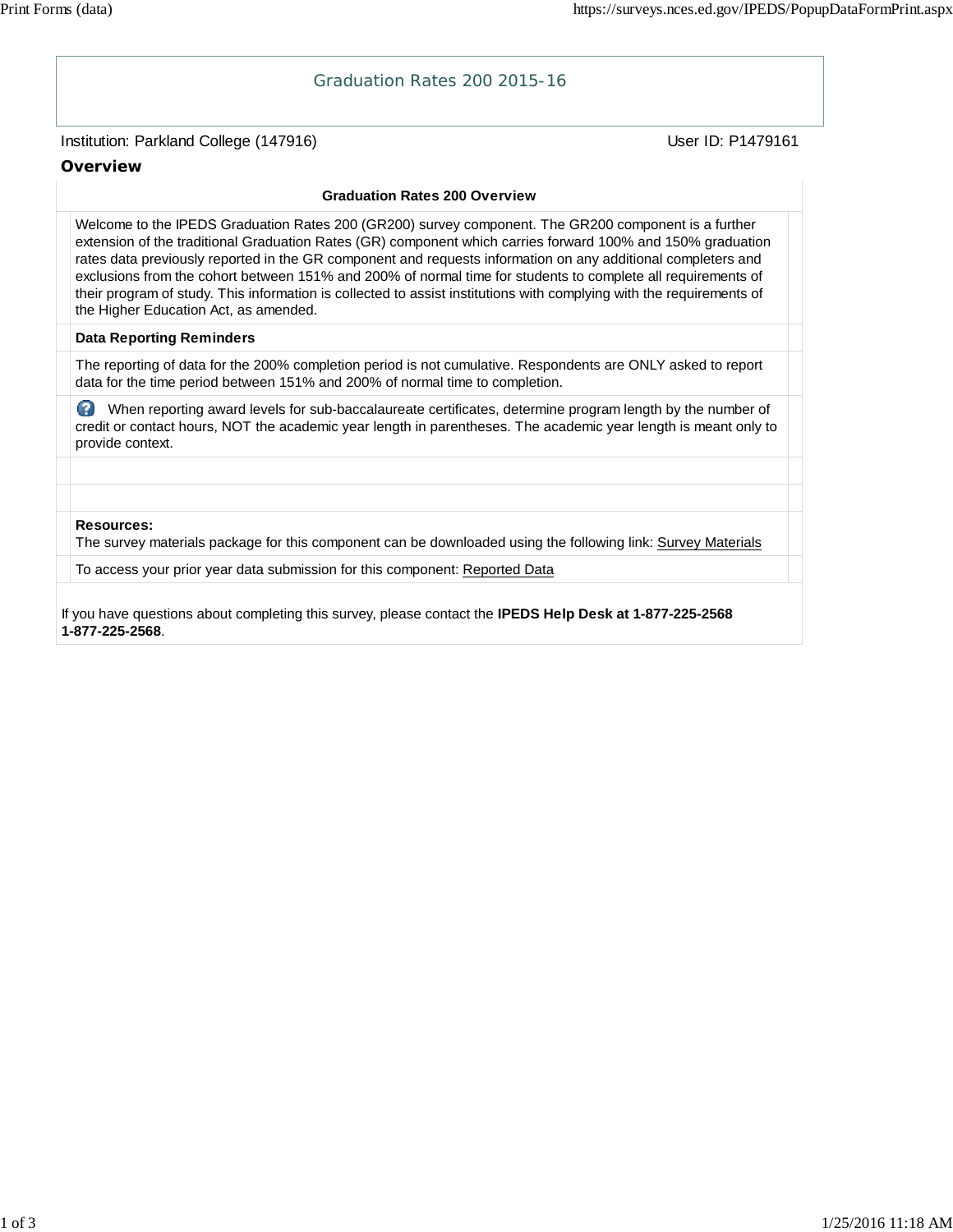Institution: Parkland College (147916) Contract College (147916)

## **Completers within 200%**

**For less than 4-year institutions, report on the 2011 cohort of full-time, first-time degree/certificate-seeking undergraduate students.**

**Information for this cohort was originally reported by your institution in the 2014-15 IPEDS Graduation Rates survey component. The data on lines 1-5 are preloaded based on the information provided.**

|    |                                                                                                                |     | Graduation<br>rates |
|----|----------------------------------------------------------------------------------------------------------------|-----|---------------------|
| 1  | Revised cohort                                                                                                 | 730 |                     |
| 2  | Exclusions within 150%                                                                                         | 0   |                     |
| 3  | Adjusted cohort 150%                                                                                           | 730 |                     |
| 4  | Number of students in the cohort who completed a program within 100% of normal<br>time to completion           | 68  | 9                   |
| 5  | Number of students in the cohort who completed a program within 150% of normal<br>time to completion           | 149 | 20                  |
| 6  | Additional exclusions (between 151% and 200% of normal time)                                                   |     |                     |
| 7  | Adjusted cohort 200% (line 3 - line 6)                                                                         | 730 |                     |
| 8  | Number of students in the cohort who completed a program between 151% and<br>200% of normal time to completion | 18  |                     |
| 9  | Still enrolled as of 200% of normal time to completion                                                         | 35  |                     |
| 10 | Total completers within 200% of normal time (line $5 +$ line 8)                                                | 167 | 23                  |

 **You may use the space below to** provide context **for the data you've reported above. These context notes will be posted on the College Navigator website, and should be written to be understood by students and parents.**